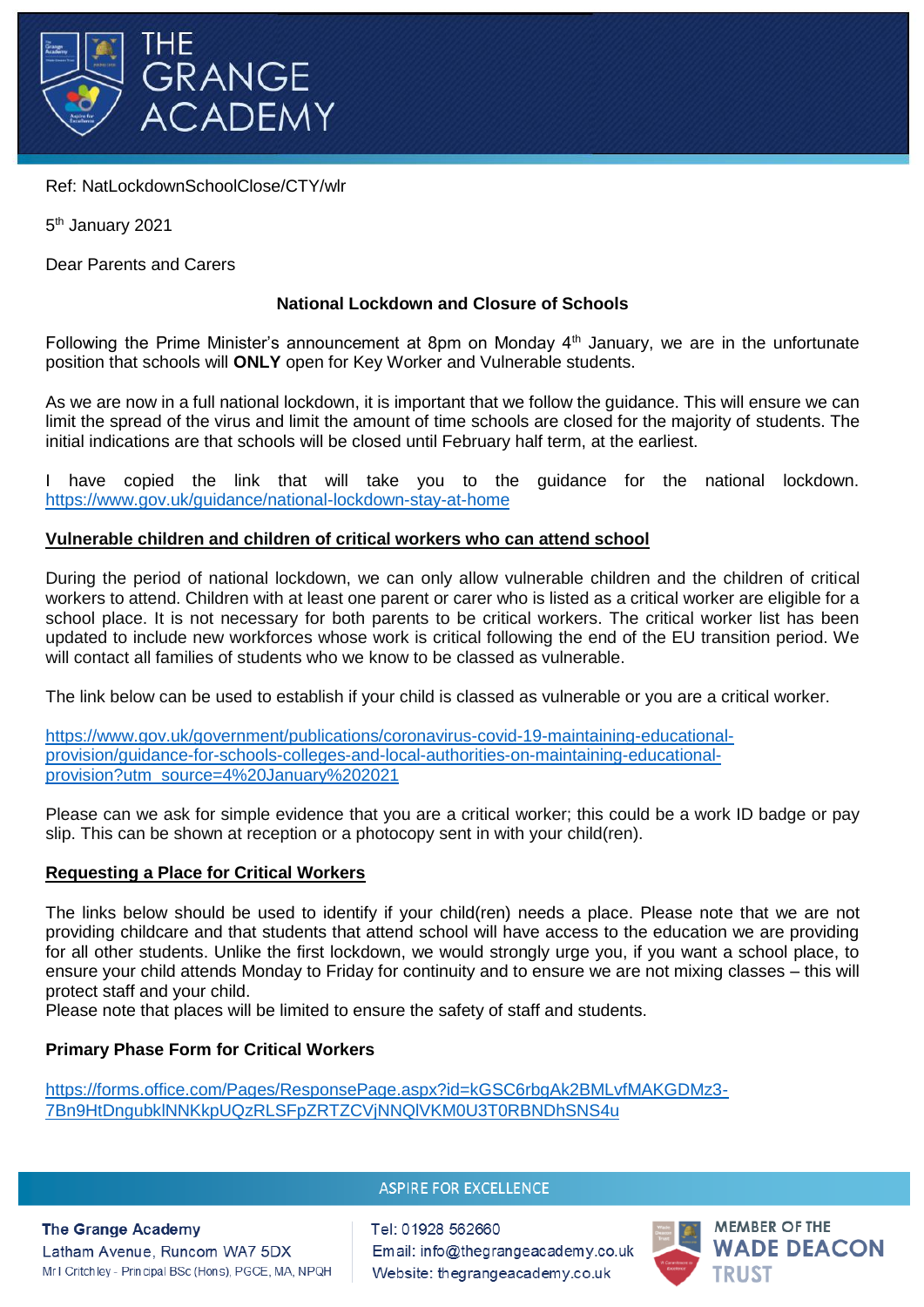

## **Secondary Phase Form for Critical Workers**

## [https://forms.office.com/Pages/ResponsePage.aspx?id=kGSC6rbgAk2BMLvfMAKGDHgviS-](https://forms.office.com/Pages/ResponsePage.aspx?id=kGSC6rbgAk2BMLvfMAKGDHgviS-HszpDjiWdRMYvHtVUOUlBUlZTUlpSV1NVUkdDRkU5OTJUOFdXQS4u)[HszpDjiWdRMYvHtVUOUlBUlZTUlpSV1NVUkdDRkU5OTJUOFdXQS4u](https://forms.office.com/Pages/ResponsePage.aspx?id=kGSC6rbgAk2BMLvfMAKGDHgviS-HszpDjiWdRMYvHtVUOUlBUlZTUlpSV1NVUkdDRkU5OTJUOFdXQS4u)

If you do request a place, you must inform us through the usual way, if your child cannot attend for whatever reason. The school day will be a full day and students should enter though main reception and be in full school uniform. The school day for both phases is outlined below. It is important to arrive at your allotted times to ensure phases are not mixing.

Primary students should arrive at **8.40am** and depart at **2.45pm**

### Secondary students should arrive at **8.30am** and depart at **2.35pm**

### **Remote Learning for all students**

Remote Learning will be provided for all students that are not in school. The plans for Primary home learning are available on the school website; Tapestry and SeeSaw will be used to ensure high quality education is provided.

Secondary students should continue to follow their normal timetable and all lessons and resources are available through Microsoft Teams. Further details of the secondary timetable and plans for each subject will be shared later in the week.

It is imperative and expected that students in both phases complete the work set to the best of their ability. School staff will closely monitor engagement and address any concerns with yourselves. If you have any issues with ICT or devises at home please can you contact [info@thegrangeacademy.co.uk.](mailto:info@thegrangeacademy.co.uk)

#### **Coronavirus (COVID-19) testing in school**

The coronavirus (COVID-19) testing programme will continue in school and therefore it is important that **all secondary parents complete the consent** that has been sent earlier today. The testing will be carried out on vulnerable and key worker students once we are in a position to administer the tests; providing we have consent.

#### **Meal provision**

We will continue to provide meal for all pupils who are in school. Those students in receipt of free school meals and in the infant phase will receive this free of charge. For students in receipt of free school meals that are not in school, a voucher will be provided. If your child is in school and receives their free school meal, you will not receive a voucher.

# **Exams and SATs**

For current Year 10 and 11 students that have exams this week and next, these are still going ahead as planned. This may be subject to change and we will let you know as soon as possible if this is the case.

For exams and SATs in the summer term, please be patient as we are still awaiting further information. It is critical that all students engage in their learning both in school and at home; particularly Year 6 and Year 11.

# **ASPIRE FOR EXCELLENCE**

#### **The Grange Academy**

Latham Avenue, Runcom WA7 5DX Mr I Critchley - Principal BSc (Hons), PGCE, MA, NPQH Tel: 01928 562660 Email: info@thegrangeacademy.co.uk Website: thegrangeacademy.co.uk